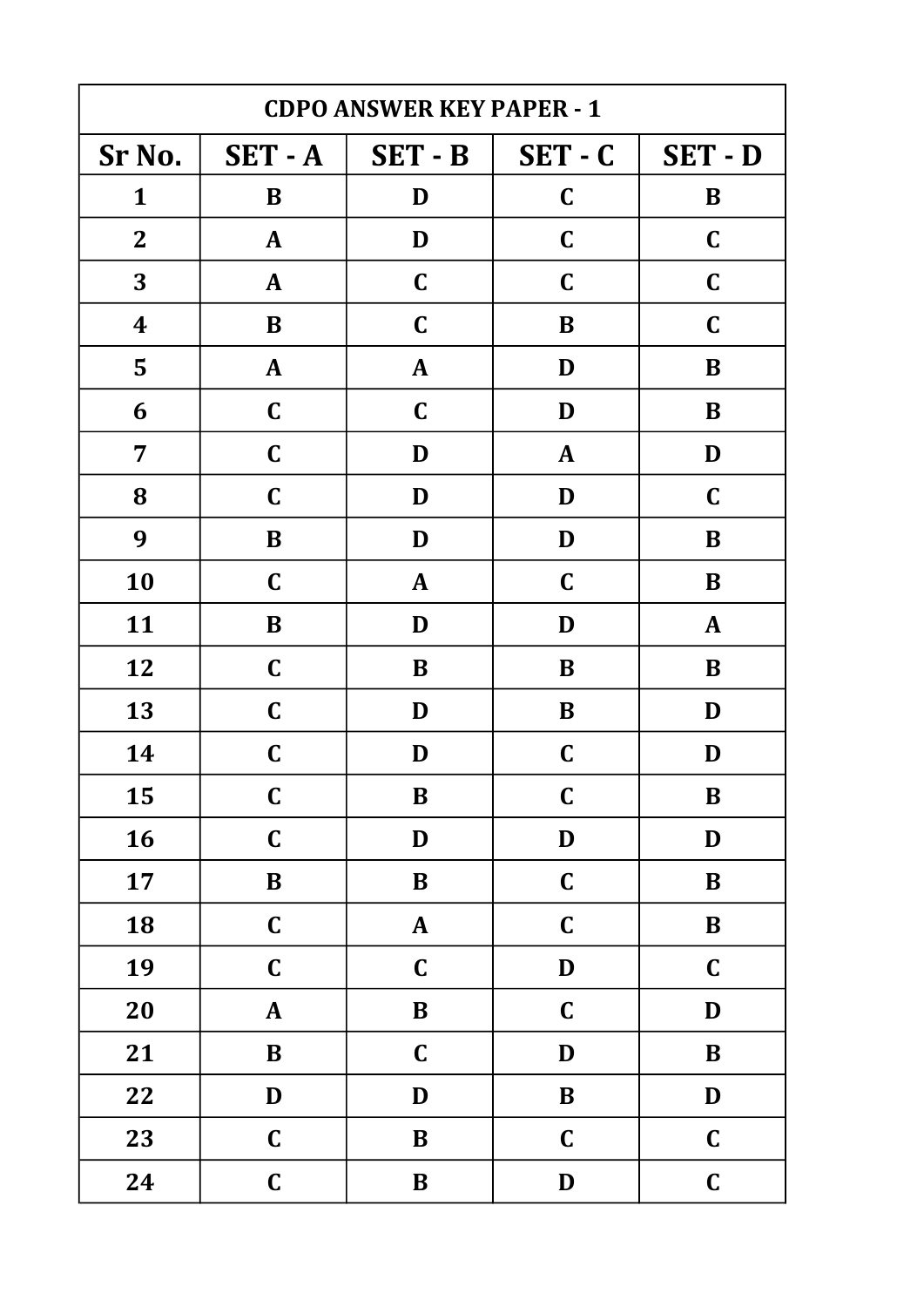| 25 | ${\bf A}$                 | $\, {\bf B}$ | $\bf{B}$     | $\bf{B}$     |
|----|---------------------------|--------------|--------------|--------------|
| 26 | $\mathbf D$               | $\bf{B}$     | D            | $\mathbf{A}$ |
| 27 | $\mathbf D$               | D            | $\mathbf C$  | $\mathbf D$  |
| 28 | $\mathbf C$               | ${\bf A}$    | $\pmb{A}$    | $\mathbf D$  |
| 29 | D                         | $\mathbf C$  | $\mathbf D$  | $\, {\bf B}$ |
| 30 | $\mathbf D$               | ${\bf A}$    | ${\bf A}$    | $\mathbf C$  |
| 31 | $\bf{B}$                  | D            | $\, {\bf B}$ | D            |
| 32 | $\mathbf D$               | ${\bf A}$    | $\bf{B}$     | $\mathbf D$  |
| 33 | ${\bf A}$                 | $\mathbf C$  | $\bf{B}$     | $\pmb{A}$    |
| 34 | $\mathbf D$               | $\mathbf C$  | $\mathbf C$  | $\mathbf C$  |
| 35 | $\mathbf C$               | $\, {\bf B}$ | $\mathbf D$  | $\mathbf D$  |
| 36 | $\mathbf C$               | D            | $\bf{B}$     | $\mathbf C$  |
| 37 | $\, {\bf B}$              | D            | $\mathbf C$  | $\mathbf C$  |
| 38 | $\mathbf C$               | $\mathbf C$  | $\mathbf C$  | $\mathbf D$  |
| 39 | $\mathbf C$               | $\mathbf C$  | $\pmb{A}$    | $\mathbf D$  |
| 40 | D                         | ${\bf A}$    | ${\bf A}$    | $\mathbf C$  |
| 41 | D                         | D            | B            | B            |
| 42 | $\, {\bf B}$              | $\mathbf C$  | $\mathbf C$  | $\, {\bf B}$ |
| 43 | $\mathbf D$               | $\, {\bf B}$ | $\, {\bf B}$ | $\mathbf C$  |
| 44 | $\bf{B}$                  | $\mathbf C$  | $\mathbf D$  | $\mathbf D$  |
| 45 | $\, {\bf B}$              | $\mathbf D$  | $\mathbf C$  | ${\bf A}$    |
| 46 | $\bf{B}$                  | $\mathbf C$  | $\mathbf D$  | $\mathbf D$  |
| 47 | $\mathbf C$               | $\mathbf C$  | $\, {\bf B}$ | $\mathbf C$  |
| 48 | $\boldsymbol{\mathsf{D}}$ | $\bf{B}$     | $\bf{B}$     | $\, {\bf B}$ |
| 49 | $\, {\bf B}$              | $\mathbf C$  | $\mathbf C$  | $\mathbf D$  |
| 50 | $\, {\bf B}$              | $\mathbf D$  | $\mathbf D$  | $\mathbf C$  |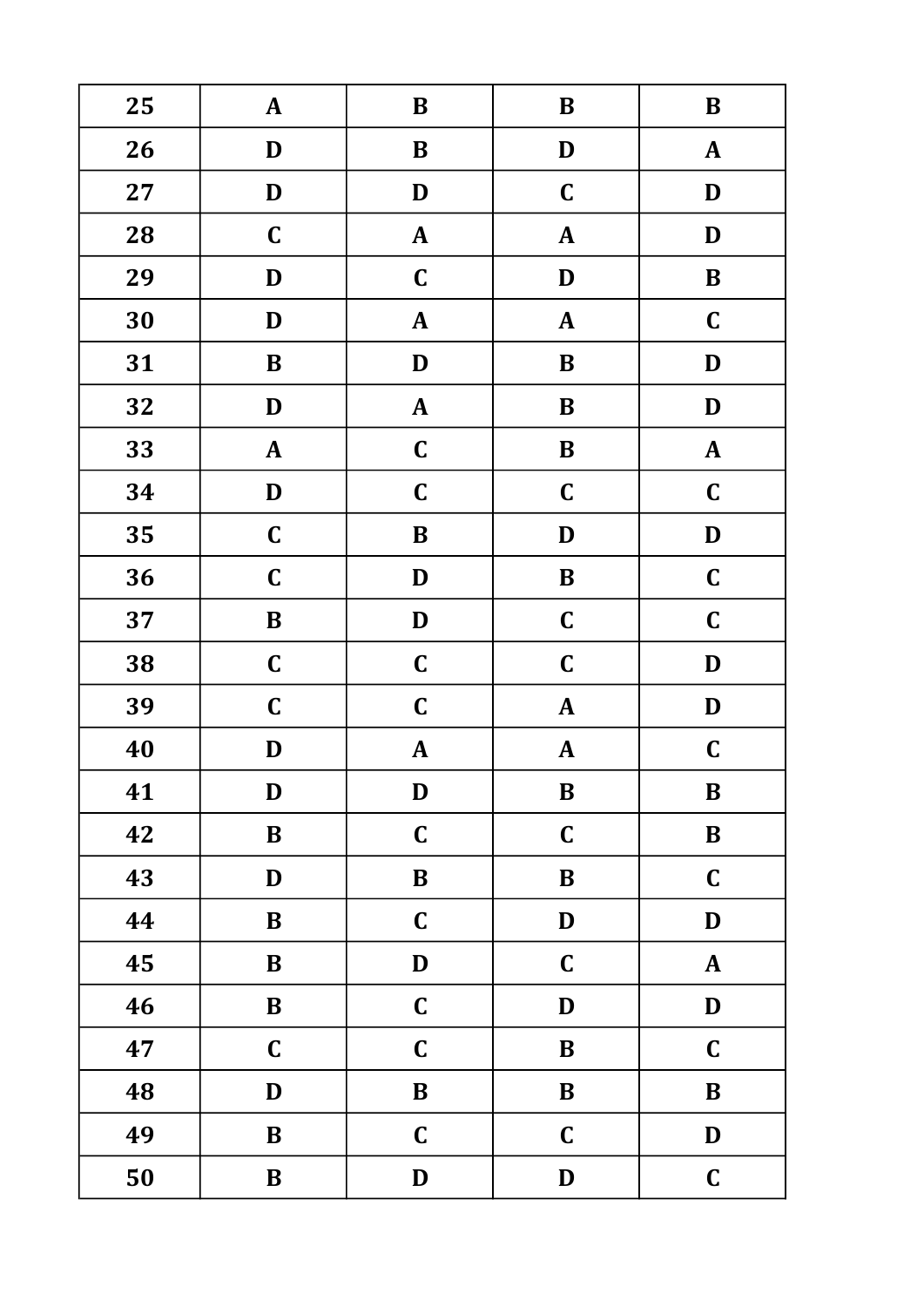| 51 | $\, {\bf B}$ | $\, {\bf B}$ | $\, {\bf B}$ | $\, {\bf B}$  |
|----|--------------|--------------|--------------|---------------|
| 52 | $\mathbf D$  | $\mathbf{A}$ | $\mathbf D$  | $\mathbf C$   |
| 53 | $\bf{B}$     | $\bf{B}$     | $\mathbf C$  | $\mathbf{A}$  |
| 54 | $\mathbf D$  | $\, {\bf B}$ | $\pmb{A}$    | $\mathbf D$   |
| 55 | $\mathbf C$  | $\, {\bf B}$ | $\mathbf D$  | $\mathbf D$   |
| 56 | $\, {\bf B}$ | $\mathbf C$  | D            | $\mathbf C$   |
| 57 | $\bf{B}$     | $\, {\bf B}$ | $\, {\bf B}$ | D             |
| 58 | $\mathbf D$  | $\mathbf C$  | D            | $\bf{B}$      |
| 59 | $\mathbf C$  | $\mathbf C$  | D            | ${\bf A}$     |
| 60 | $\mathbf D$  | $\bf{B}$     | $\pmb{A}$    | $\pmb{A}$     |
| 61 | $\, {\bf B}$ | ${\bf A}$    | $\pmb{A}$    | $\mathbf C$   |
| 62 | ${\bf A}$    | $\mathbf C$  | $\pmb{A}$    | $\mathbf{A}$  |
| 63 | $\mathbf C$  | $\bf{B}$     | $\, {\bf B}$ | $\bf{B}$      |
| 64 | ${\bf A}$    | $\, {\bf B}$ | $\mathbf C$  | $\, {\bf B}$  |
| 65 | $\, {\bf B}$ | $\mathbf C$  | $\mathbf C$  | $\mathbf C$   |
| 66 | D            | B            | D            | $\bf{B}$      |
| 67 | D            | $\mathbf C$  | B            | $\mathbf{A}$  |
| 68 | $\mathbf C$  | $\mathbf C$  | ${\bf A}$    | $\mathbf D$   |
| 69 | $\mathbf D$  | $\mathbf C$  | $\mathbf D$  | $\mathbf C$   |
| 70 | ${\bf A}$    | ${\bf B}$    | $\mathbf C$  | $\bf{B}$      |
| 71 | $\mathbf D$  | D            | ${\bf A}$    | $\bf{B}$      |
| 72 | $\, {\bf B}$ | $\bf{B}$     | $\, {\bf B}$ | $\mathbf C$   |
| 73 | D            | D            | $\mathbf D$  | $\mathbf C$   |
| 74 | $\mathbf D$  | $\mathbf D$  | $\mathbf C$  | $\mathbf D$   |
| 75 | ${\bf A}$    | ${\bf A}$    | $\mathbf C$  | $\mathbf D$   |
| 76 | $\mathbf C$  | $\mathbf C$  | $\mathbf C$  | $\mathbf{D}%$ |